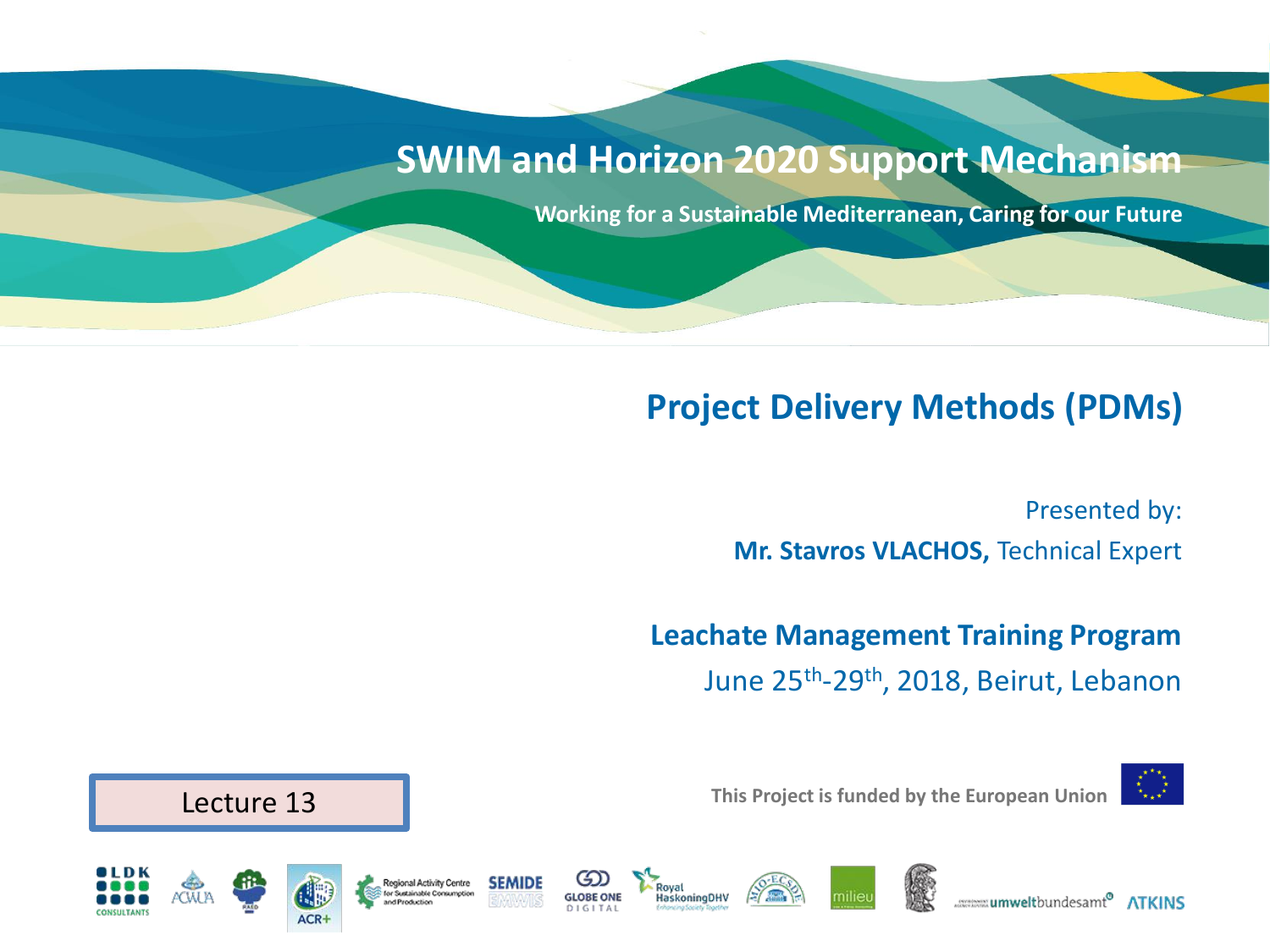#### **Presentation outline**

- **Overview of methods**
- **Examples of Typical Project Delivery Structures**
- **Advantages- Disadvantages**
- **Evaluating the best method**



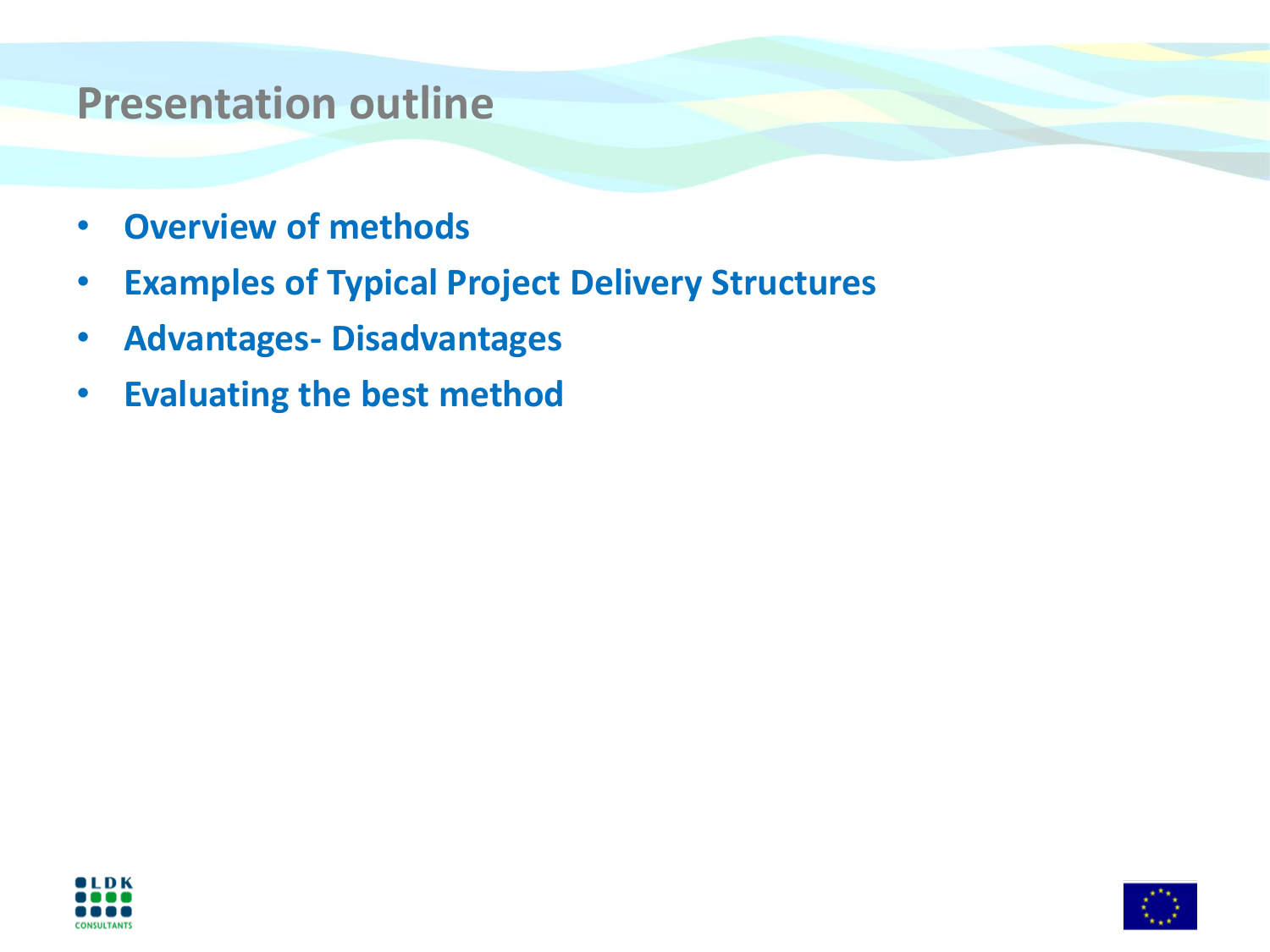### **Choosing a Project Delivery Method (1/2)**

**Project Delivery is a comprehensive process including planning, design and construction required to execute and complete any type of project. Choosing a project delivery method is one of the fundamental decisions owners make while developing their acquisition strategy.**

| <b>What Project</b><br>Delivery System?                      | What<br>Procurement<br>Method? | What<br><b>Contract Format?</b> |
|--------------------------------------------------------------|--------------------------------|---------------------------------|
| <b>Project Delivery Systems</b>                              | <b>Procurement Methods</b>     | <b>Contract Formats</b>         |
| Construction Management at Risk<br>(CMR) also known as CM/GC | Best Value (BVS)               | Cost Plus Fee                   |
| Design-Bid-Build (DBB)                                       | Low Bid                        | Guaranteed Maximum Price (GMP)  |
| Design-Build (DB)                                            | Negotiated                     | Lump Sum (or Fixed Price)       |
| Multi-Prime (MP)                                             | Qualifications-Based (QBS)     | Target Price                    |
|                                                              | Sole Source (or Direct Select) | <b>Unit Price</b>               |



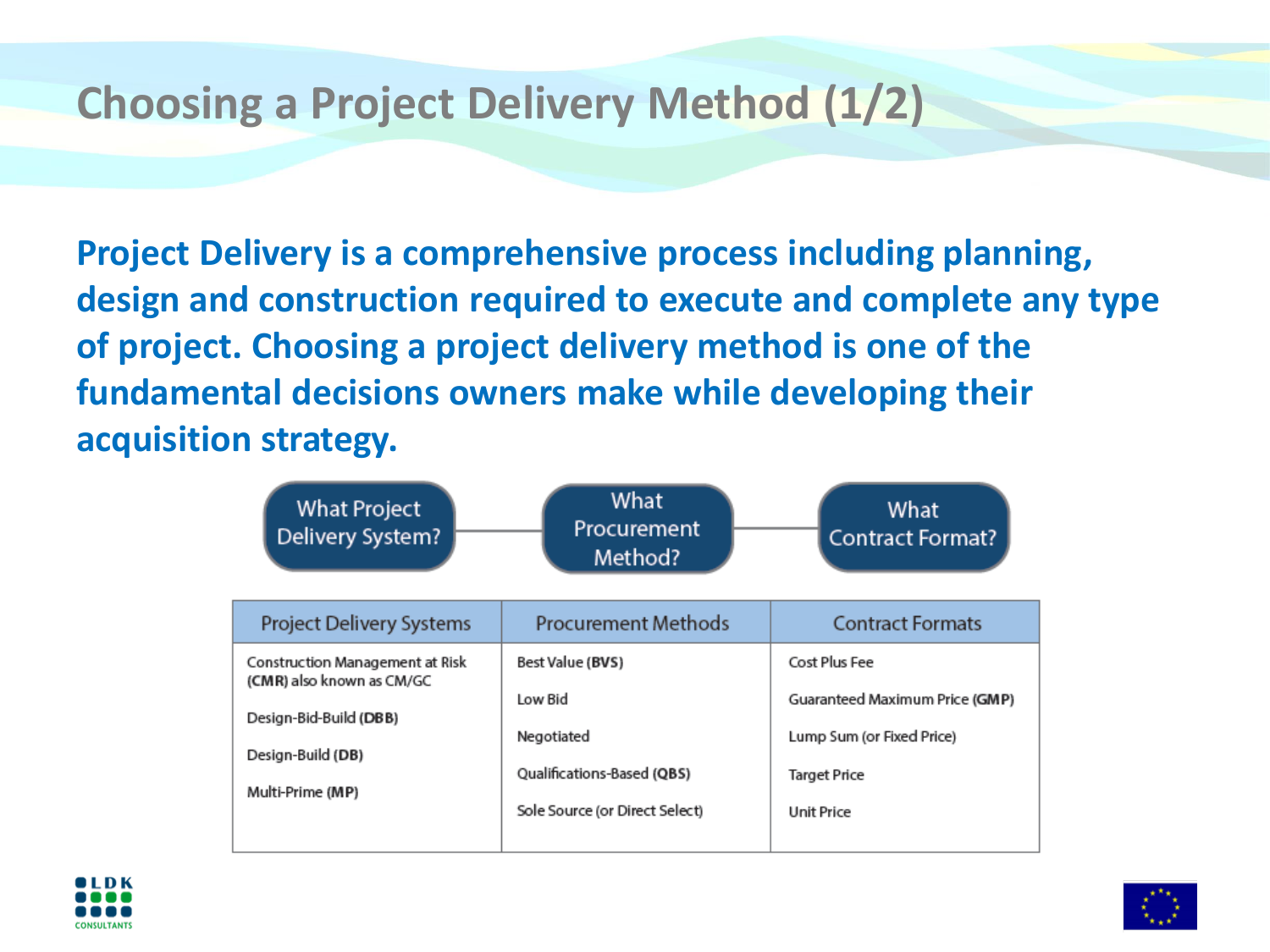### **Choosing a Project Delivery Method (2/2)**

- **Determining the project delivery method is one of the most important decisions made by every owner embarking on a construction project.**
- **Choosing the best method for any project must start with a good understanding of choices available. In all delivery systems, there is always a minimum of three parties involved: owner, designer and contractor.**
- **Project considerations have fundamental impacts on the delivery method selected. These considerations include a realistic budget, a schedule that includes a reasonable performance period, a responsive and quality design process, a risk assessment with allocation of risks to the appropriate parties and a recognition of the level of expertise within the owner's organization.**



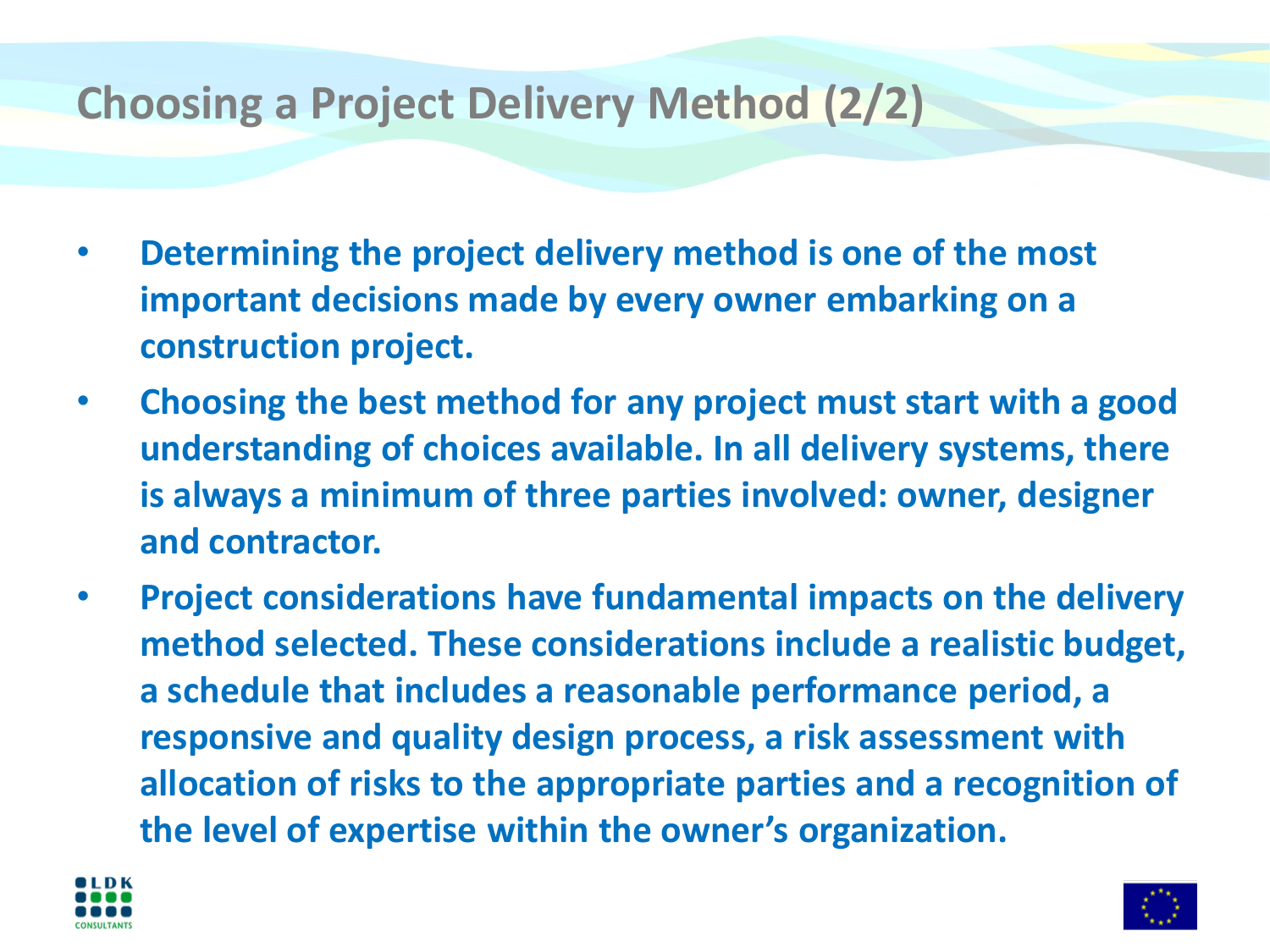#### **Project Delivery Methods**

- **Design-Bid-Build (DBB) or traditional**
- **Construction Management at Risk (CMAR)**
- **Design-Build (DB)**
- **Design-Build-Operate (DBO) Project Structure**
- **Desing-Build-Finance-Operate (DBFO) Project Structure**
- **The JV Option**

Each of these delivery methods establishes different relationships among the parties involved and, subsequently, different levels of risk.



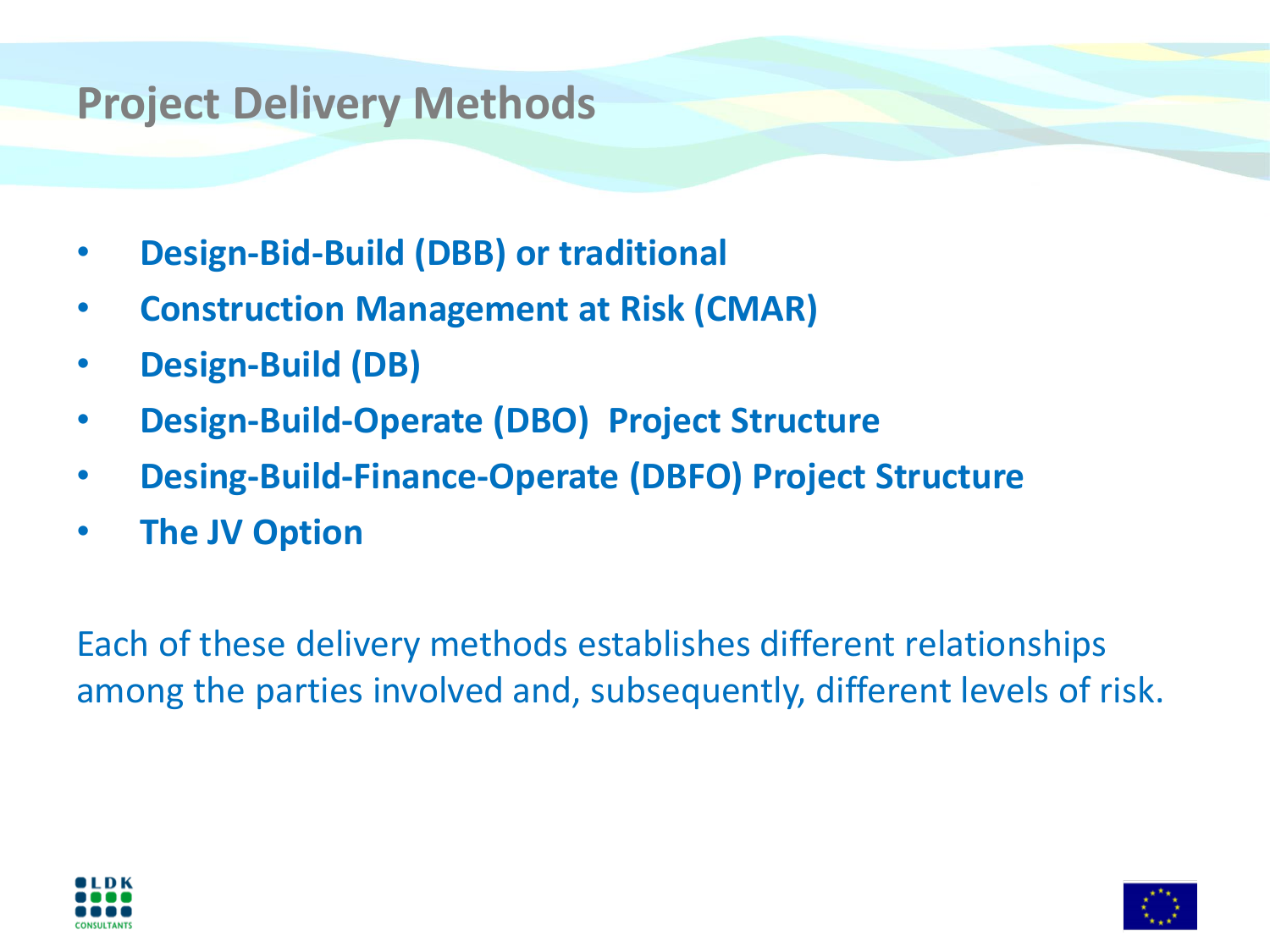## **Design-Bid-Build (DBB) (1/4)**

- **In the traditional public sector DBB method, the local government (owner) is responsible for the design, construction and operation of the project**
- **The owner has two contractual relationships: one with the design engineer who designs the facility and one with the construction contractor who builds the facility**
- **The design engineer and the owner collaborate to establish the project framework and develop the design basis**
- **The design engineer prepares the engineering design**
- **and assists with the subsequent bidding and construction process. There is no involvement of the**
- **construction contractor during the design stage**



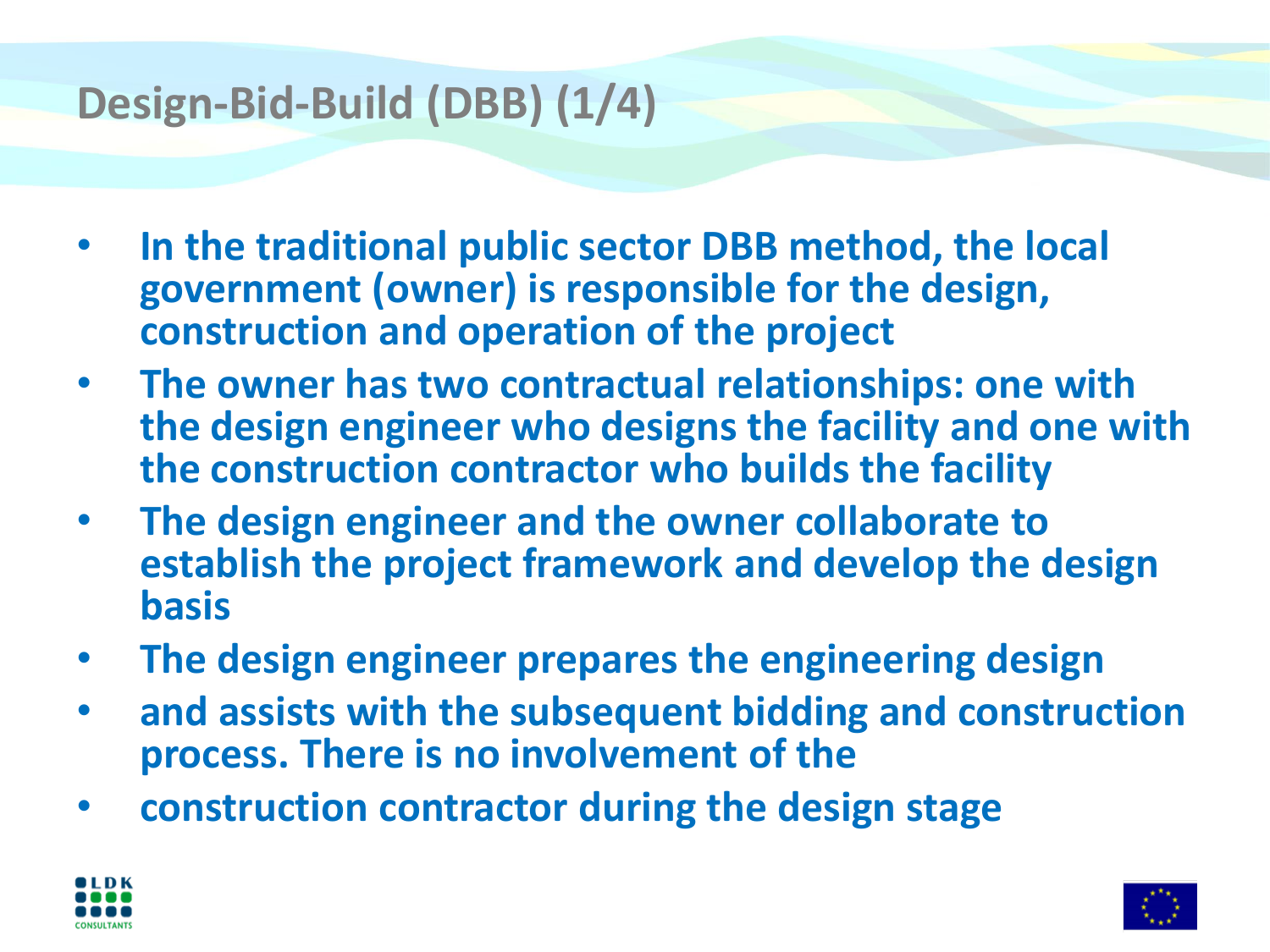# **Design-Bid-Build (DBB) (2/4)**

- **Bids are solicited from contractors based on contract documents developed by the owner and the design engineer**
- **Contract is then typically awarded to the responsive bidder who has the lowest bid**
- **Following procurement through the bidding process, a separate contractor constructs the project**
- **The contractor works to a defined scope of work for a fixed price**
- **Once the project's construction phase is complete and the plant has passed an acceptance test, the construction contractor has no remaining connection with the project beyond the warranty period (typically one or two years) and the owner is responsible for the ongoing operation and maintenance**



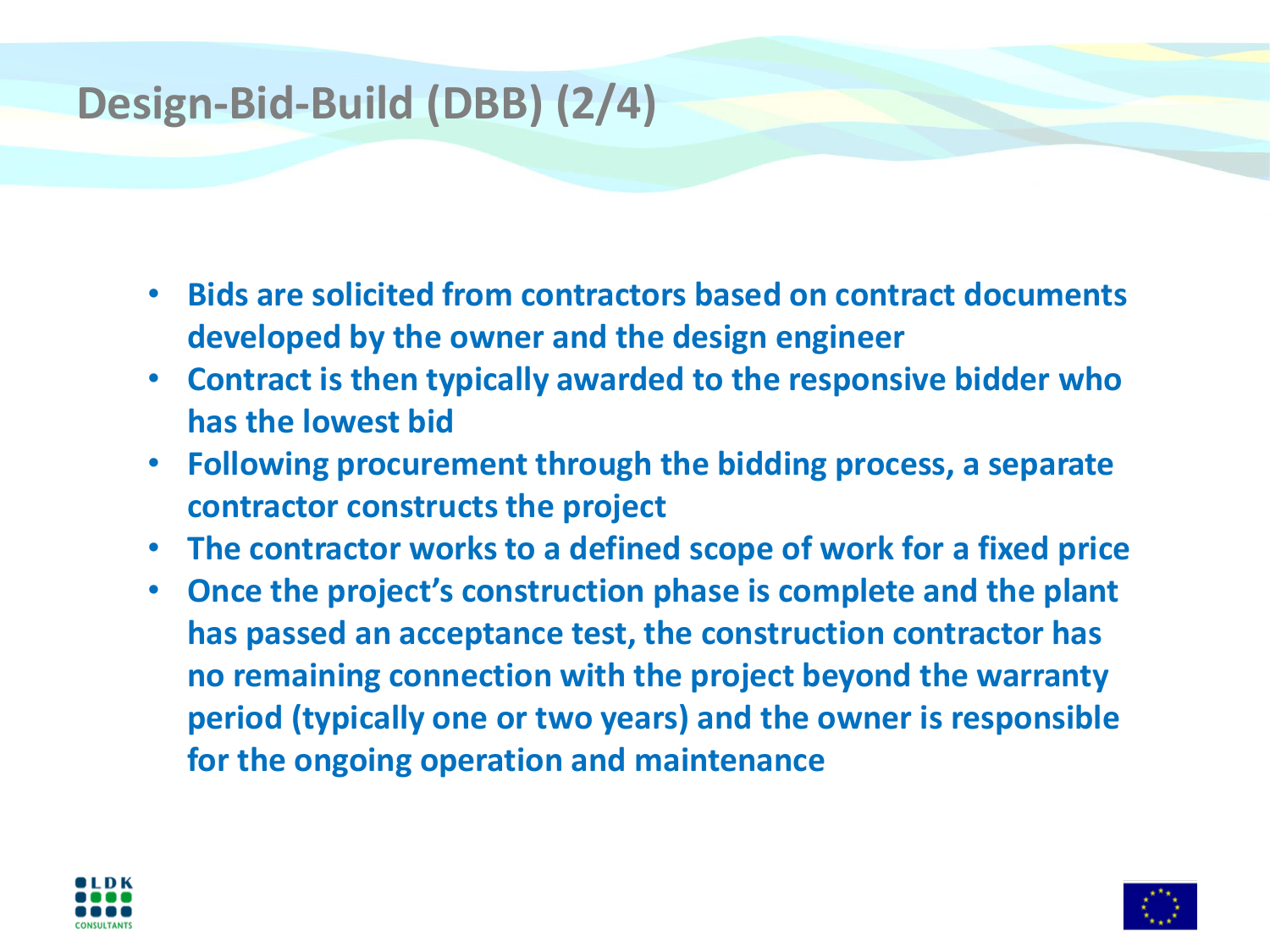# **Design-Bid-Build (DBB) (3/4)**

#### **Advantages:**

- **DBB is well understood and is a widely used method for public agency projects.**
- **Agencies typically have developed standard contracts and procedures based on experiences from many projects and are comfortable with the DBB approach**
- **The owner maintains a high level of control during the design phase**
- **There is typically a large pool of contractors who are familiar with completing public sector projects using this method**
- **The advantages of this approach include owner and contractor familiarity with the process, ability to attract competition and the ability to spread work among several contractors**



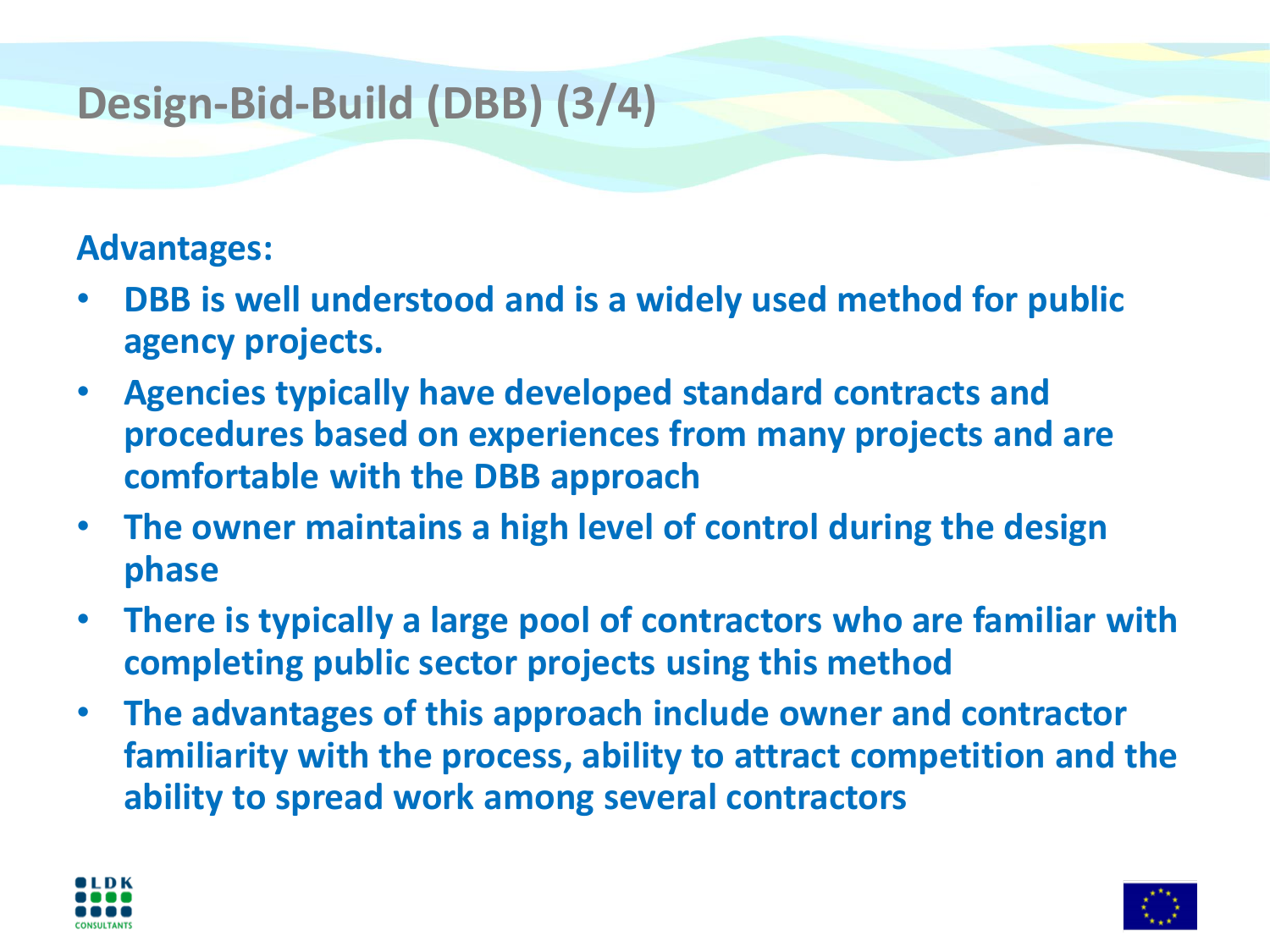# **Design-Bid-Build (DBB) (4/4)**

#### **Disadvantages:**

- **DBB requires the longest time for design and construction because design and construction are sequential steps with no overlap**
- **There is a lack of emphasis on life cycle costs**
- **Firm construction costs are not known until the design and bidding process is complete**
- **Bids greater than the estimated costs can cause project delays while the construction documents are redone to reduce costs**
- **Design documents often are more detailed and costly than necessary because of concerns that the low-bid contractor may be marginally qualified**
- **The owner retains the risk for design errors**



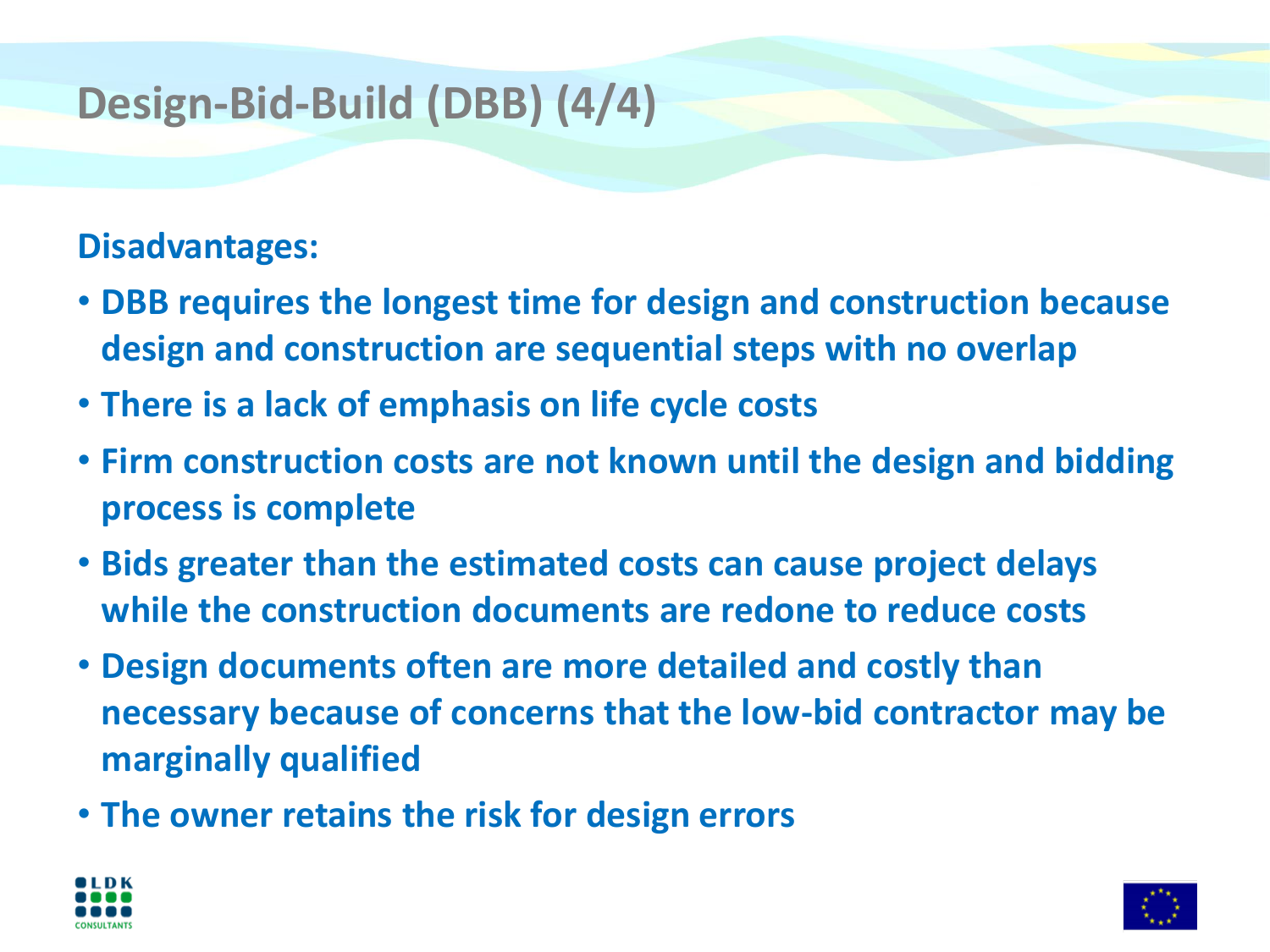## **Construction Management at Risk (CMR) (1/4)**

- **CMAR evolved from traditional DBB as a method to overlap the design and construction phases and to obtain significant constructability input during the design phase**
- **In CMAR, the owner contracts separately with a designer and a construction manager/general contractor (CM/GC)**
- **The designer is contracted by the owner using a qualifications based submittal process and is responsible for the design**
- **The CM/GC is also selected using a qualifications based submittal process**
- **The CM/GC provides coordination services in lieu of a general contractor and provides design phase input and assistance**
- **The CM/GC self performs portions of the construction and selects qualified subcontractors for the remaining portions**
- **Although under separate contracts, the designer and CM/GC work together as a team during design through construction**



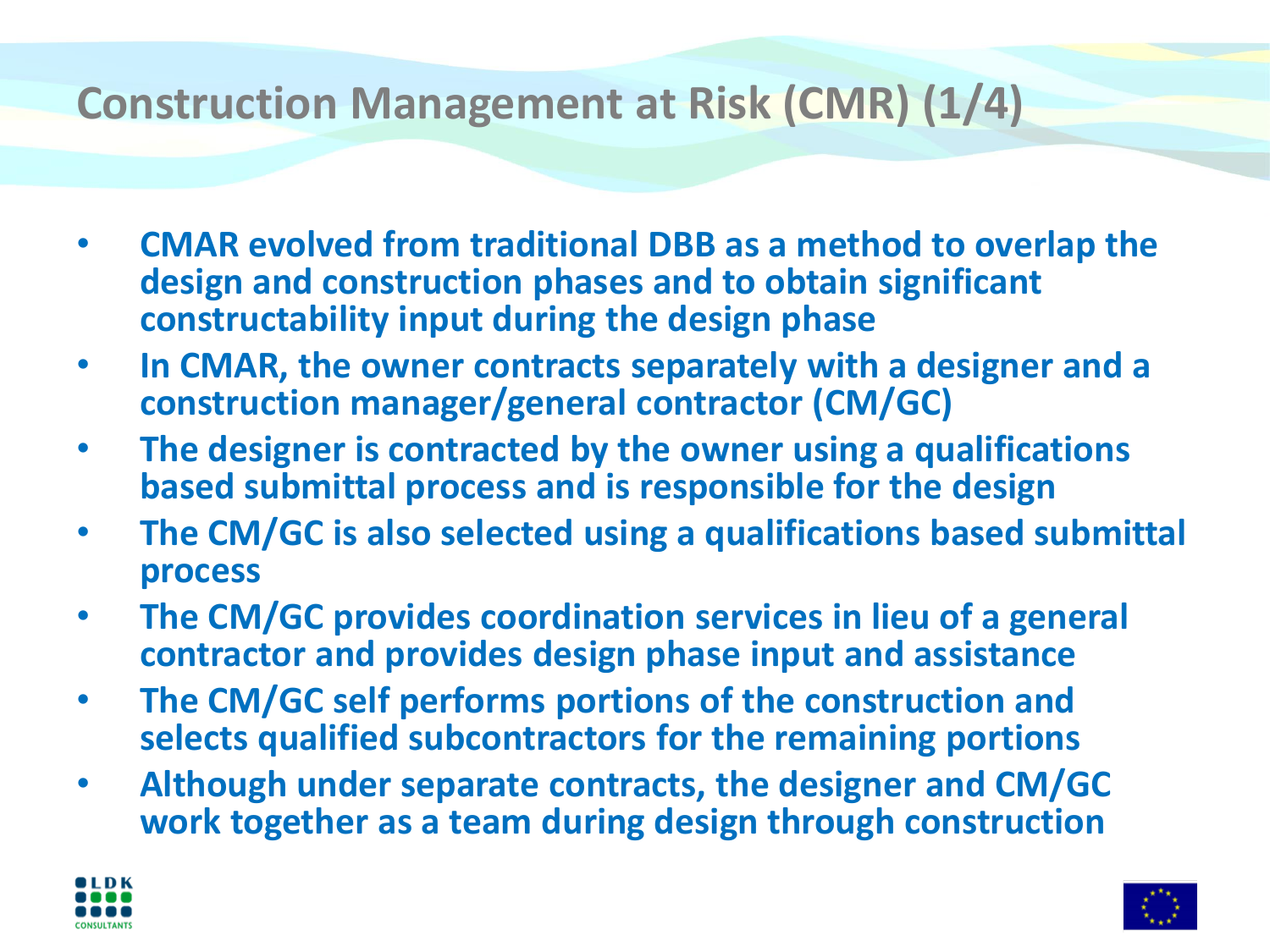## **Construction Management at Risk (CMR) (2/4)**

- **CMAR provides for input from the construction contractor throughout design including involvement of the CM/GC in value engineering during design**
- **The owner, designer and CM/GC are involved during the preparation of project cost estimates based on intermediate design milestones such as the 30% and 60% designs**
- **At some point in the design (often around the 60-75% design point), the CM/GC negotiates a Guaranteed Maximum Price (GMP) for the project**
- **The GMP is not exceeded unless the owner issues a change order**
- **Any savings in costs under the GMP can be shared by the owner and the CM/GC or retained in full by the owner**
- **Following acceptance of the project, the responsibility for project operation and maintenance transfers to the owner subject to the basic warranties of construction**



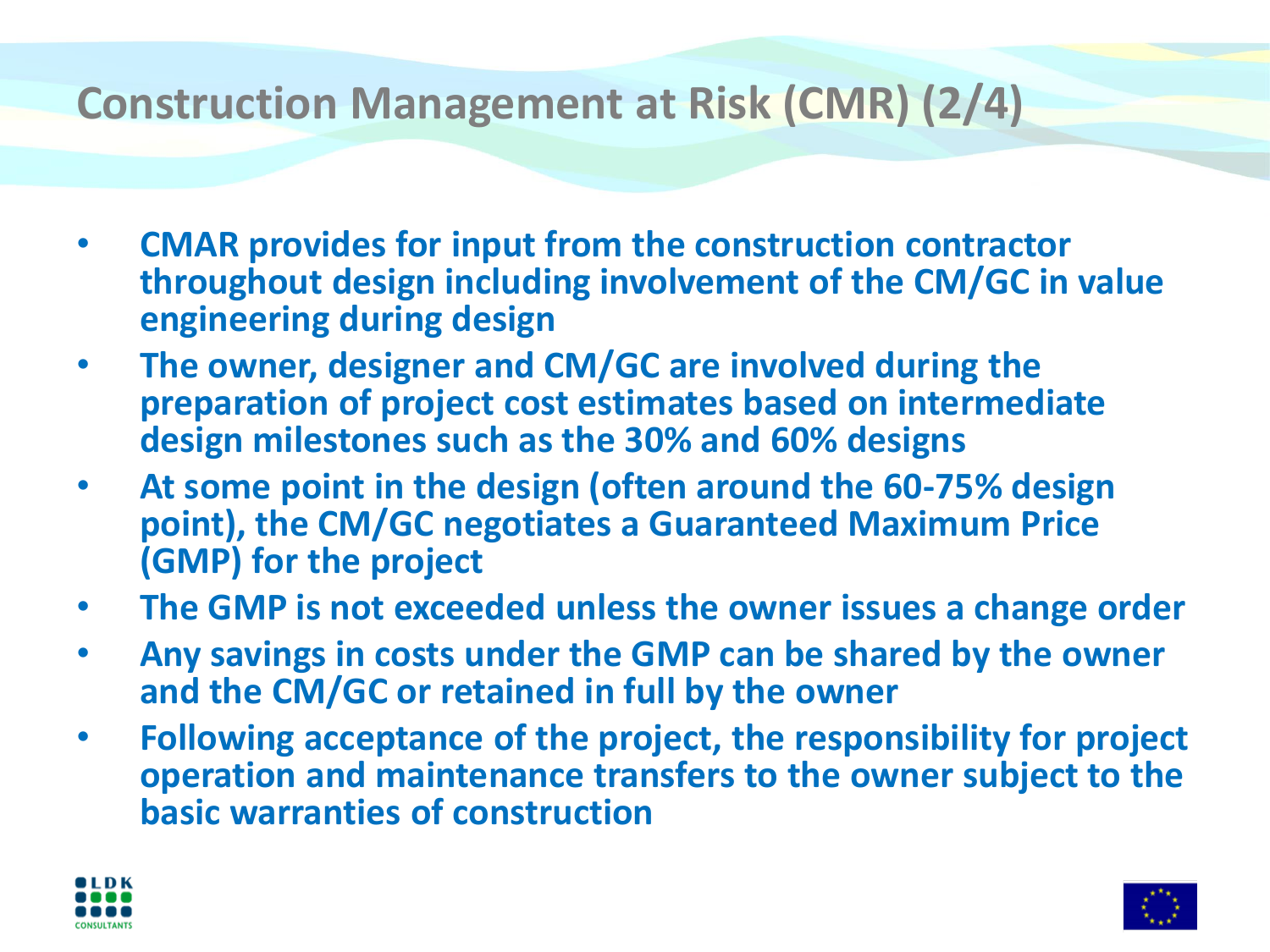# **Construction Management at Risk (CMR) (3/4)**

#### **Key Considerations:**

- **The procurement process for CMAR allows the owner to consider the qualifications of the party that will construct the project rather than being required to select the low bidder if DBB were used**
- **This allows the owner to evaluate the CM/GC's personnel to be assigned to the project, previous experience on similar projects, financial resources and the CM/GC's approach to the project**
- **This provides the owner greater control over the quality of the constructor of the project**
- **CMAR enables collaboration between the designer and the constructor throughout design and construction**
- **The input from the CM/GC in design can avoid problems when construction begins**
- **In DBB, the construction contractor has no opportunity to identify constructability issues during design**



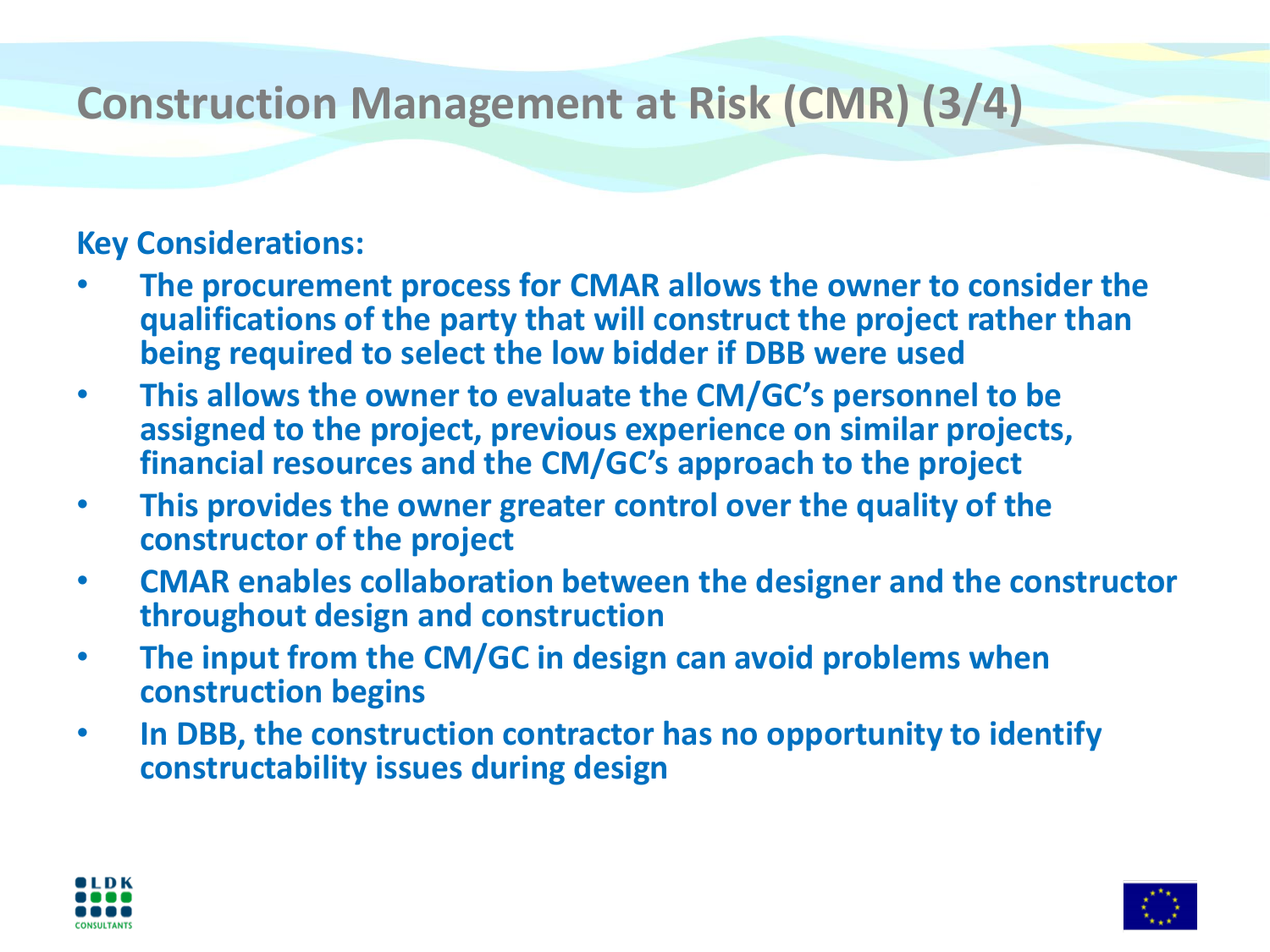## **Construction Management at Risk (CMR) (4/4)**

- **The collaboration between the designer and the constructor throughout design and construction reduces the potential for Requests for Information (RFIs) and change orders during construction**
- **CMAR offers potential to compress schedules. Getting the construction contractor involved in the design has the potential to reduce construction time**
- **After the GMP is negotiated and the detailed design is completed for critical elements of the project, selected stand-alone elements of the project can be put on a fast track for construction**
- **The team can selectively complete designs and bid packages to accelerate project completion**



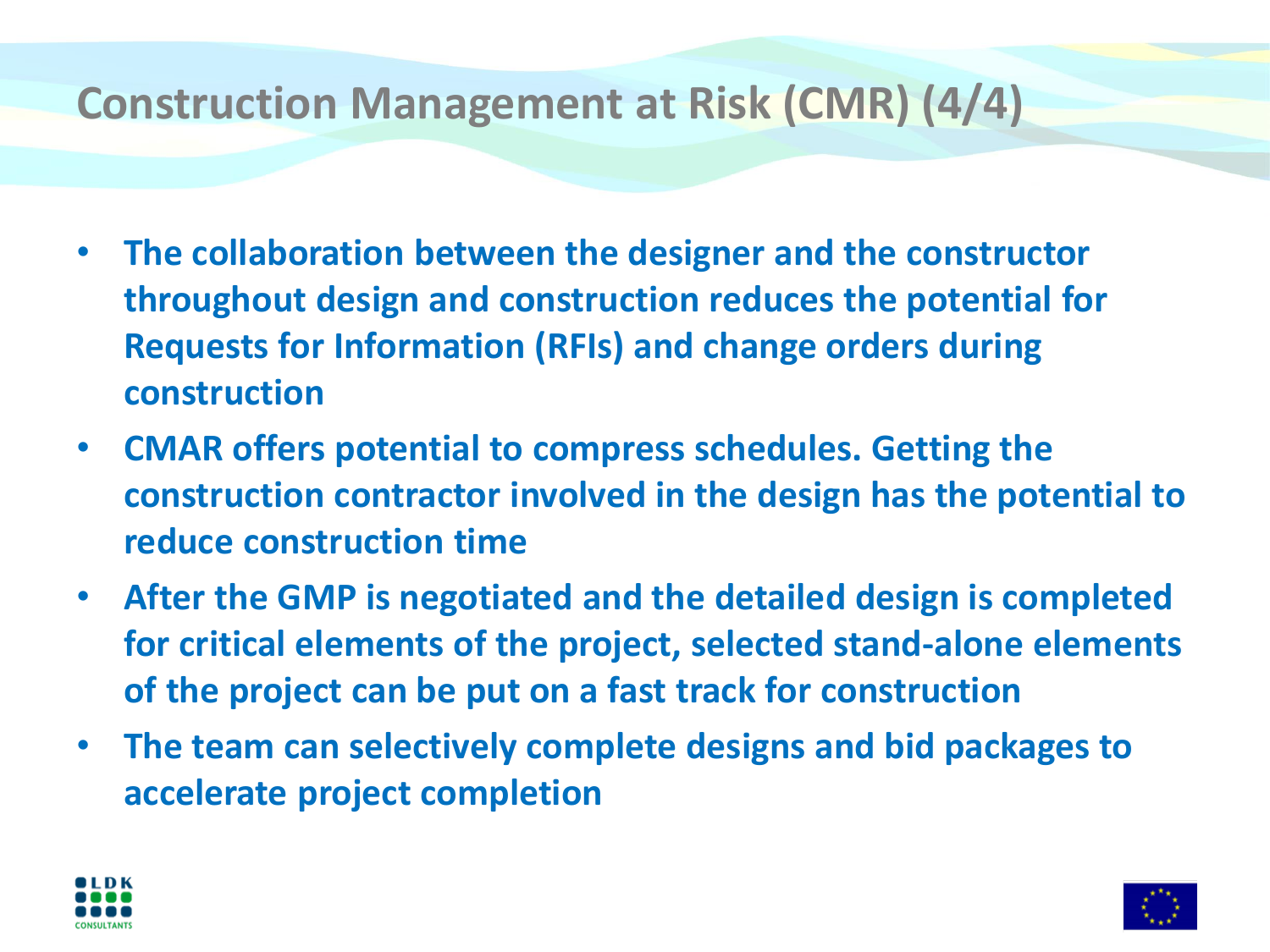# **Design-Build (DB) (1/4)**

- **In DB, the owner contracts with a private entity to design and build the project**
- **The operation of the resulting facility is transferred to the owner after it is completed**
- **Owners execute a single, fixed-fee contract for both engineering services and construction**
- **The DB entity may be a single firm, consortium, joint venture or other organization assembled for the project**
- **The construction member of the team usually leads the DB team with the design engineer as a subcontractor**
- **The design-builder is selected based on the overall value of the proposal, considering factors such as qualifications, performance guarantees, the quality of the proposed design, as well as price, rather than price alone**



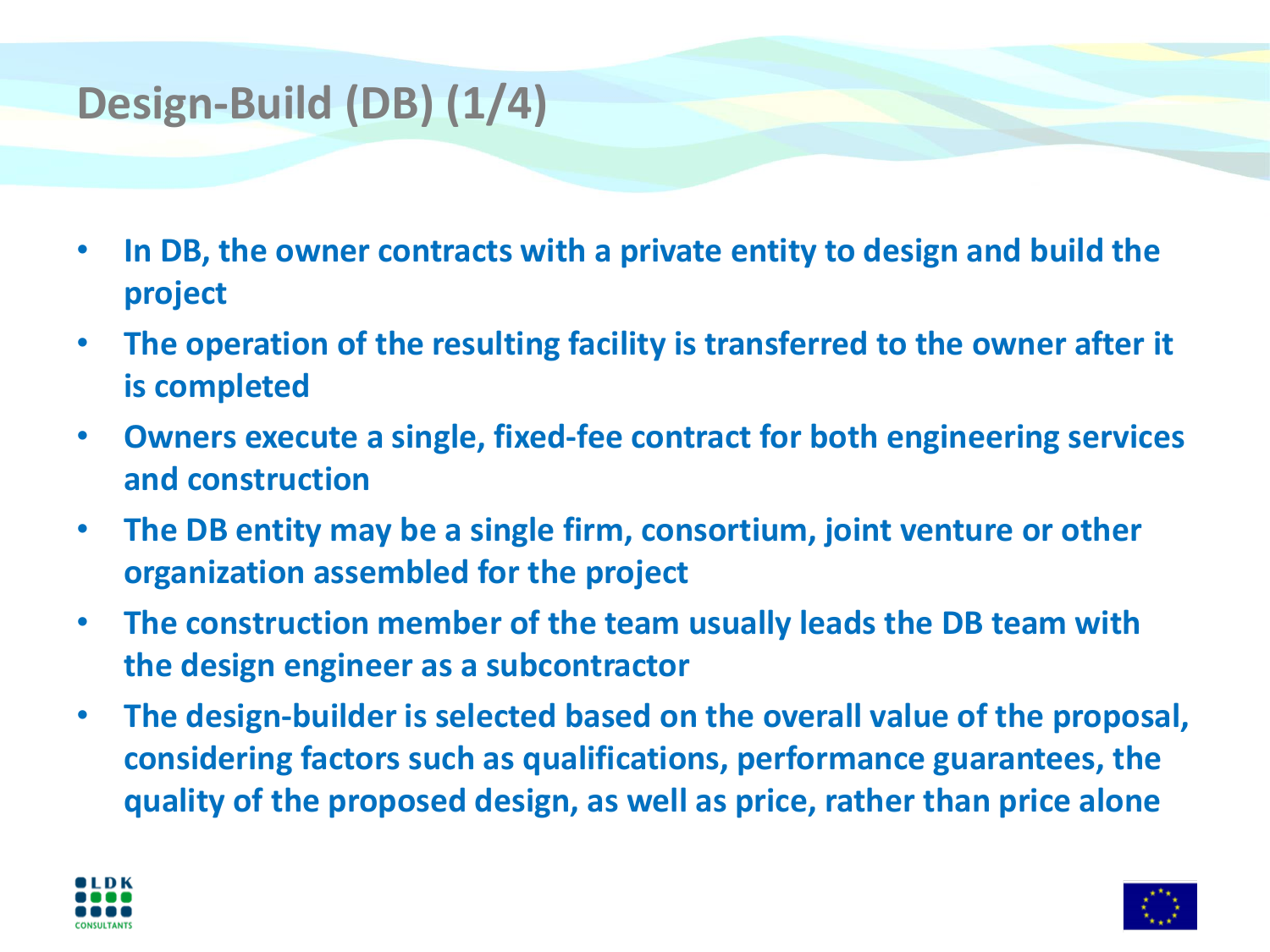## **Design-Build (DB) (2/4)**

- **The typical DB contract requires the design-builder to design and construct a project in accordance with a basic set of design requirements and to demonstrate that the project can achieve a defined set of performance standards through the successful completion of an acceptance test**
- **Design and construction services are carried out concurrently, saving time**
- **Following acceptance of the project, the responsibility for project operation and maintenance transfers to the owner, subject to basic warranties of construction**



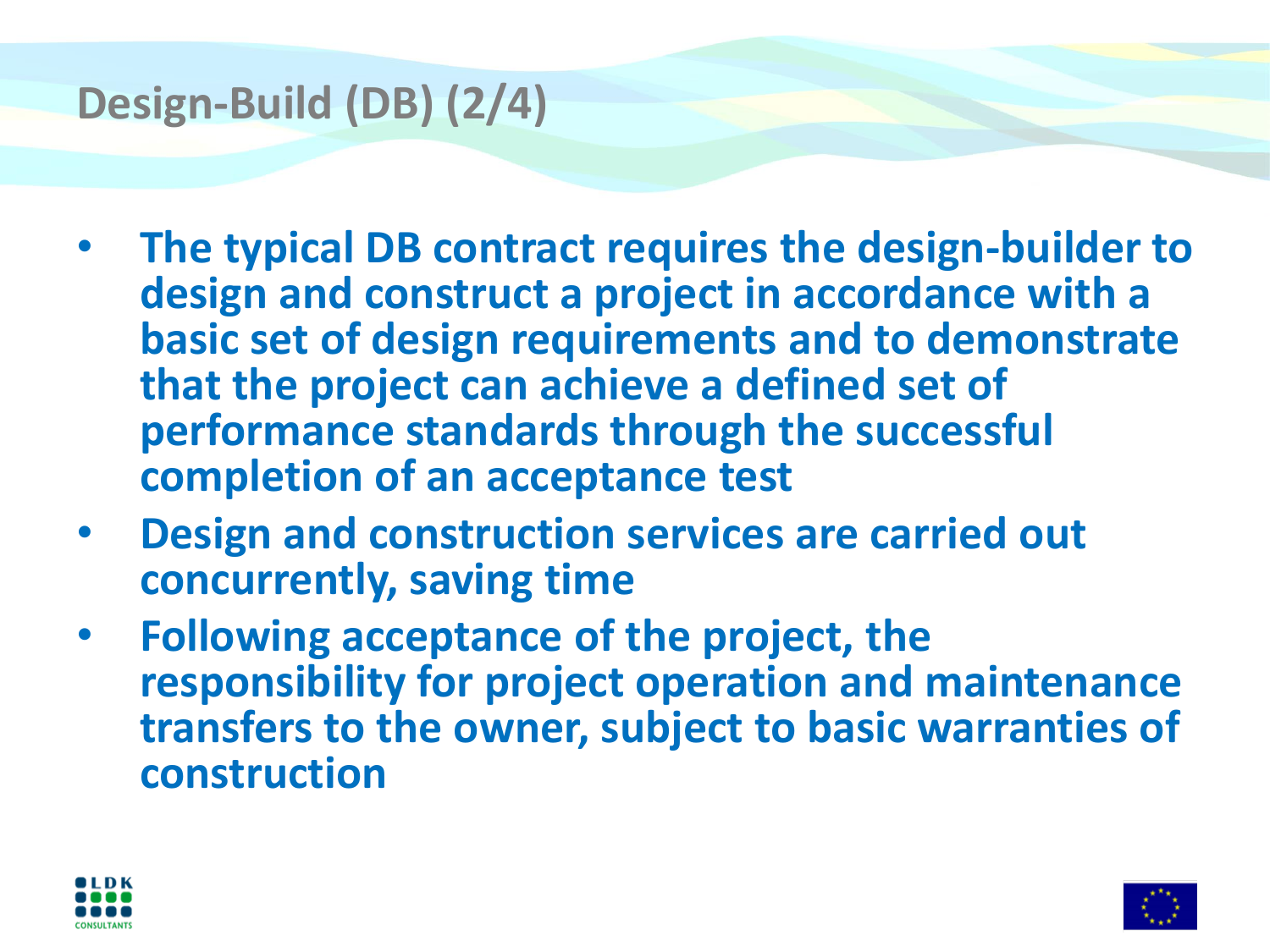## **Design-Build (DB) (3/4)**

- **A critical function of the DB contract is the transfer of design liability to the design-builder**
- **The design-builder proposes the preliminary design for the project as part of the procurement process and, once the DB contract is signed, develops the detailed plans and specifications for the project in a manner consistent with the contractual design requirements**
- **The design-builder is fully responsible for the design of the project and bears all risk associated with design errors or defects**



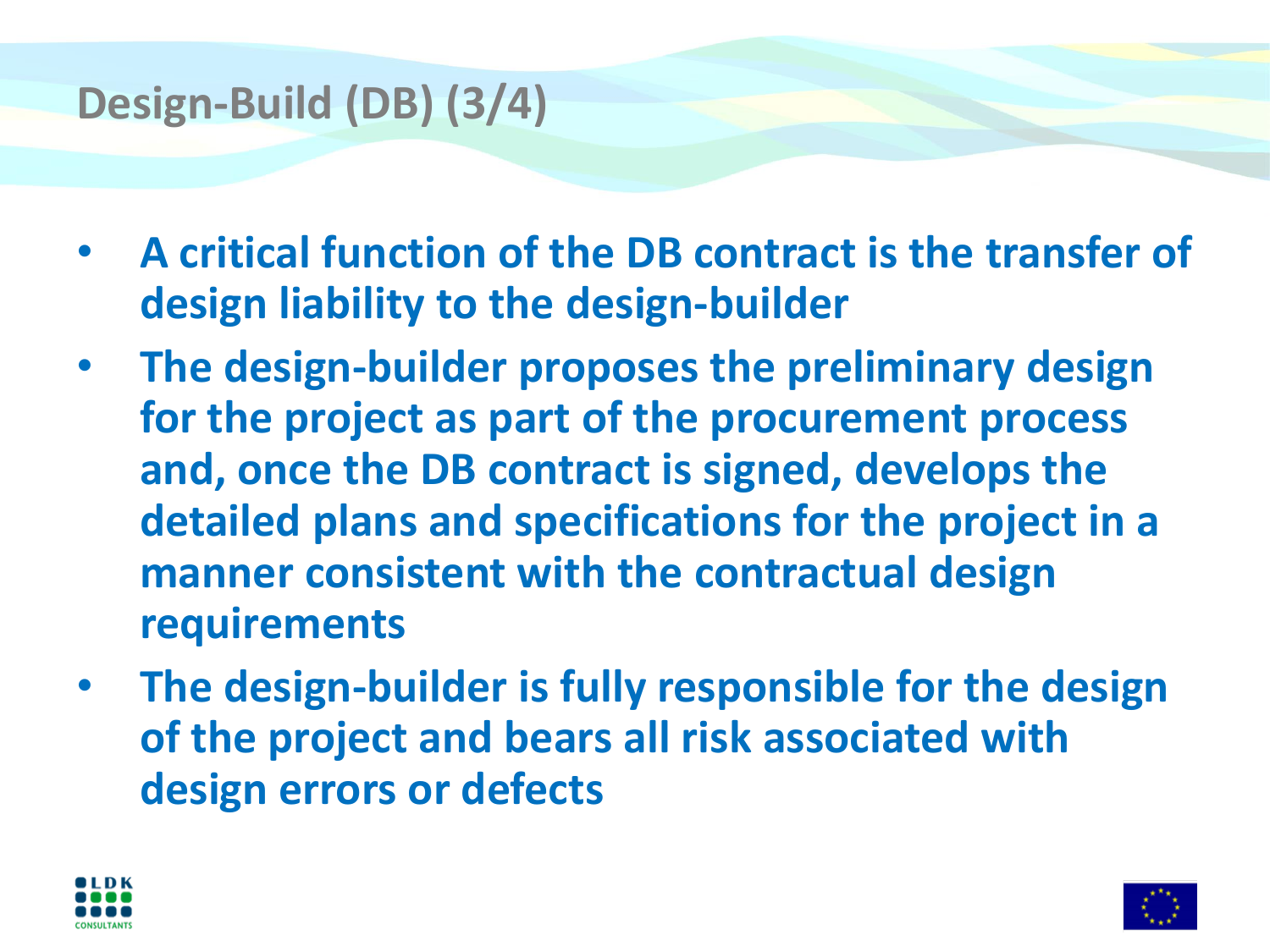## **Design-Build (DB) (4/4)**

- **A well-drafted DB contract establishes the design-builder as the single point of responsibility for all aspects of design and construction with the sole responsibility for resolving disputes between design subcontractors and construction subcontractors**
- **The DB contracting method enables the owner to transfer risks associated with design liability and disputes between design subcontractors and construction subcontractors to the designbuilder**
- **This is in contrast to the traditional DBB method of contracting where the owner enters into separate contracts for design and construction**



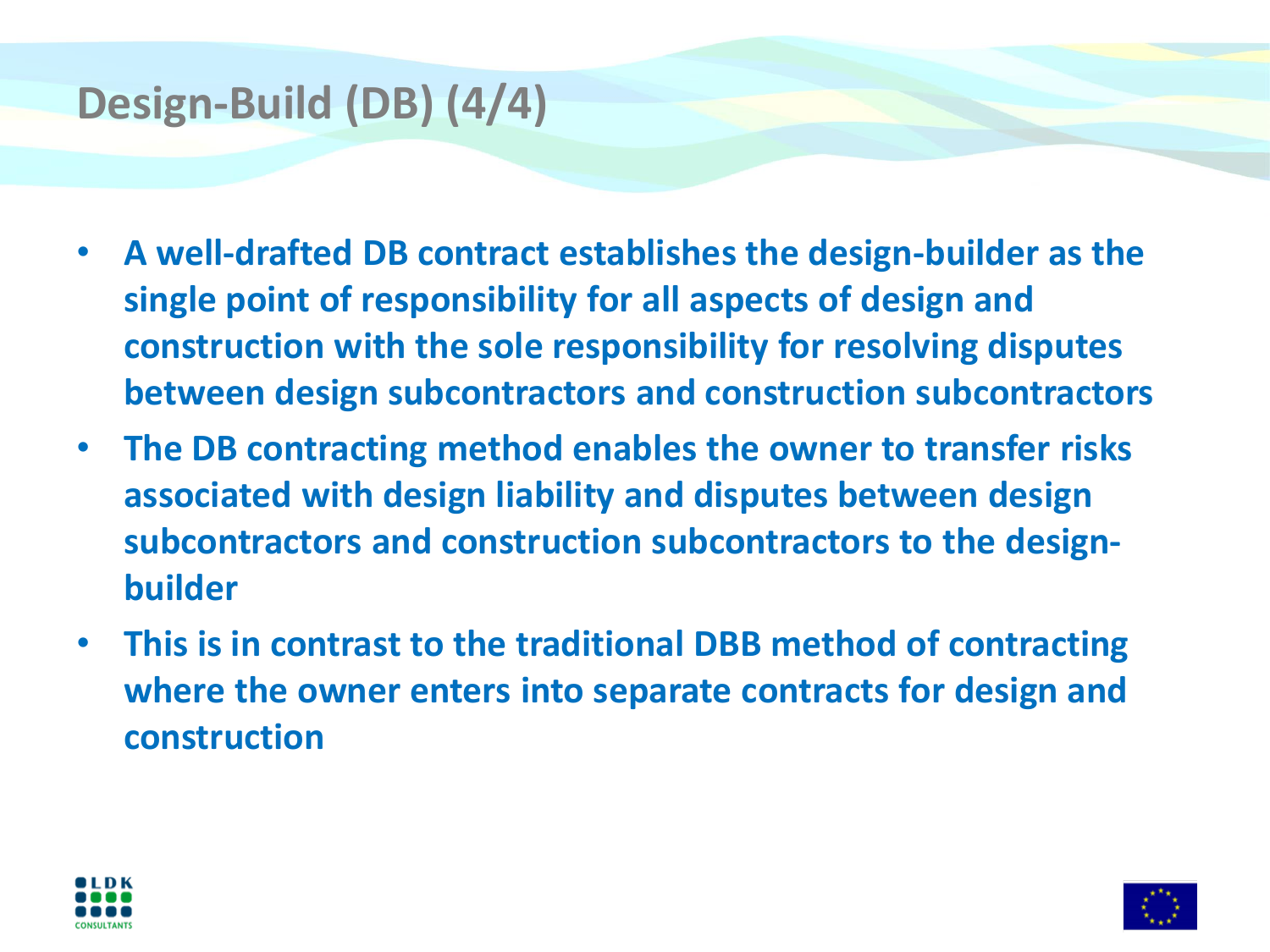# **Design-Build-Operate (DBO) Project Structure (1/2)**

- **The public sector finances the project and sets performance objectives**
- **A private partner, the DBO contractor, is engaged to design, construct, maintain and operate the facility**
- **The DBO contractor serves as the single point of responsibility for all aspects of design, construction and operation for the term of the service contract that is typically 15 to 20 years following project acceptance**
- **The primary purpose for combining design, construction and operations into a single contract is to integrate all three areas of expertise and responsibility during every phase of the project**



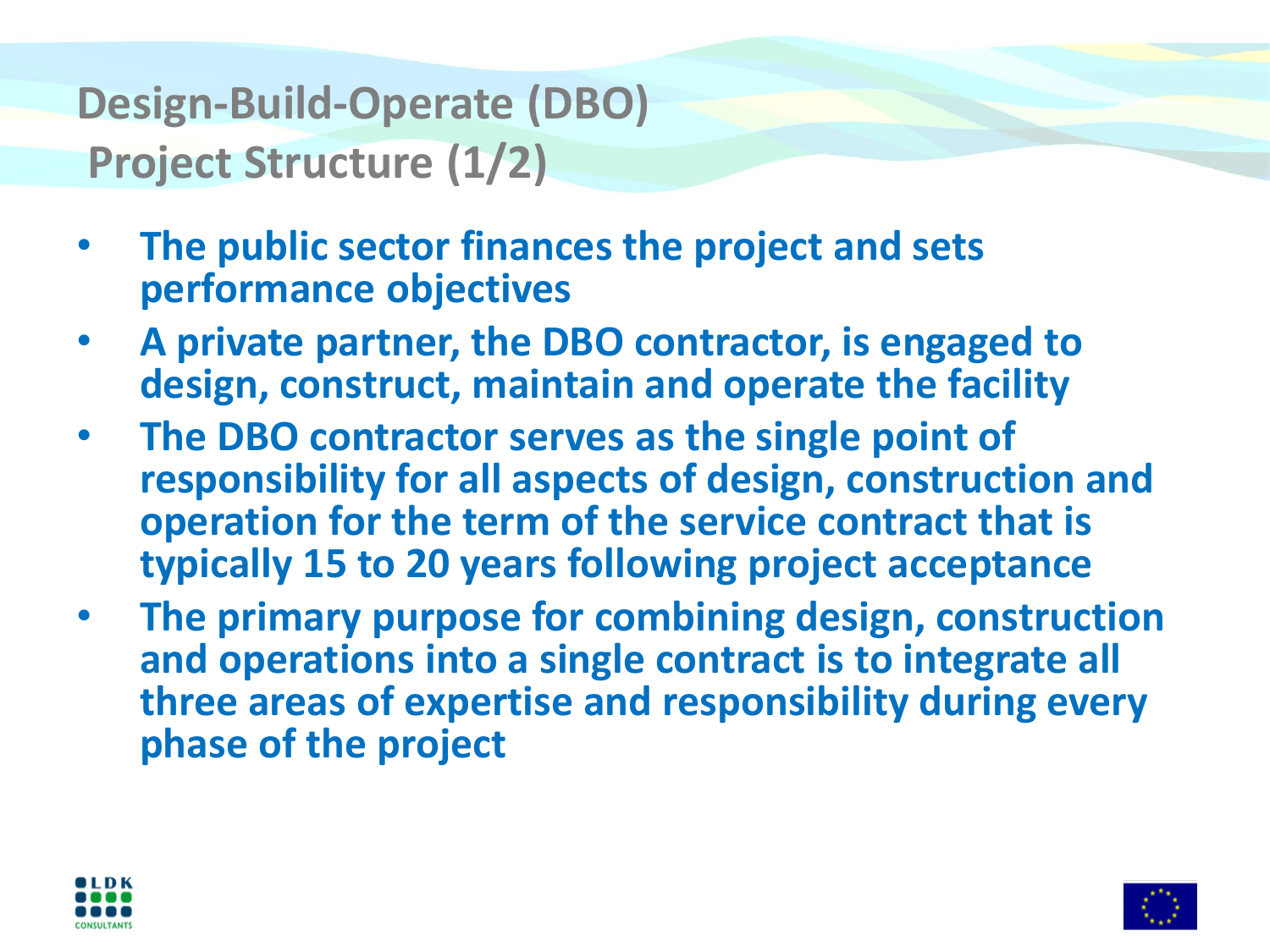# **Design-Build-Operate (DBO) Project Structure (2/2)**

- **A typical service contract incorporates the DB contract provisions discussed earlier and also requires the DBO contractor to operate and maintain the facility for the term in accordance with carefully defined performance guarantees**
- **An owner considers similar factors in developing the project description as considered under the DB method**
- **In addition to the transfer of design liability and the risk of disputes between various subcontractors, the DBO method enables the owner to transfer significant operating risks to the DBO contractor**



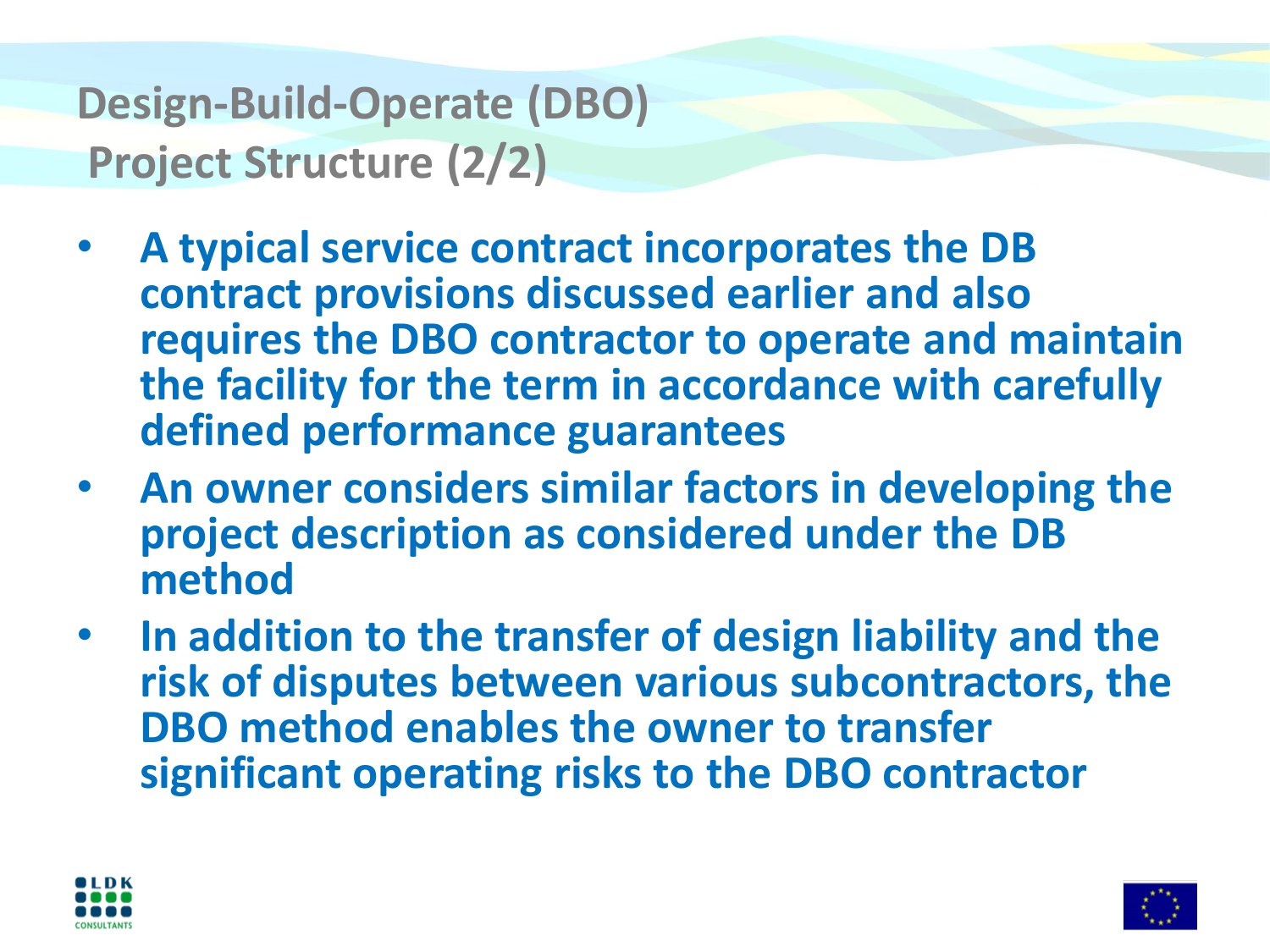#### **DESIGN BUILD FINANCE OPERATE (DBFO)**

- **The private sector designs, finances, constructs, maintains and operates the facility**
- **Ownership of the assets remains with the local government**
- **The DBFO team member that provides the financing typically leads the DBFO team with the designer, builder and operator as subcontractors**
- **DBFO retains the advantages described for DB and DBO plus increased value through transfer of risk to the equity holders in addition to the risk transfer to the designer, builder and operator**



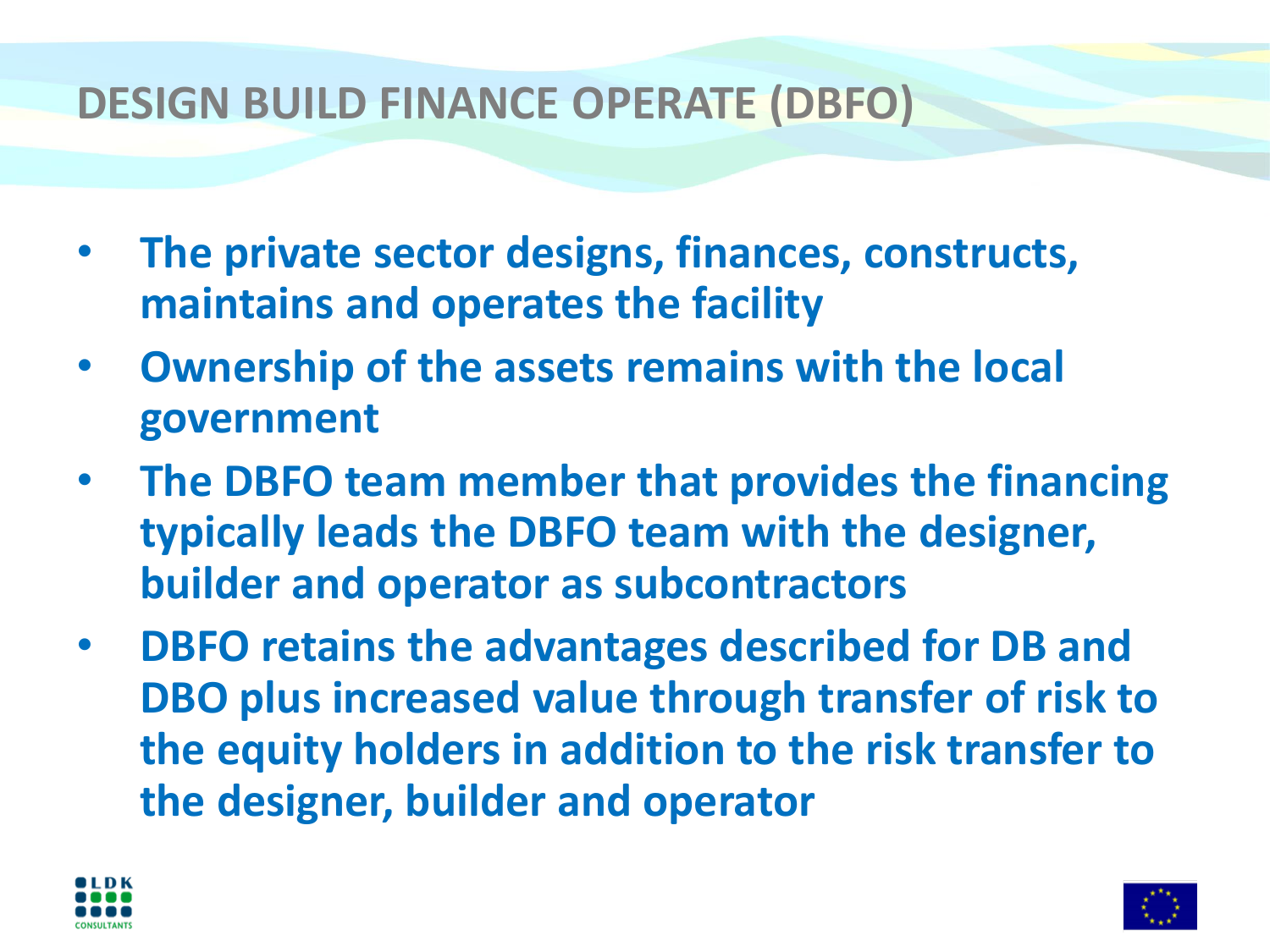## **The JV option**

- **The owner may contribute to the long-term equity capital of the Special Project Vehicle (SPV) in exchange of shares. In such a case, the SPV is established as a joint venture company between the public and private sectors and the owner acquires equal rights and equivalent interests to the assets within the SPV as other private sector shareholders.**
- **The main reasons for such direct involvement may include:** 
	- To hold interest in strategic assets;
	- To address political sensitivity and fulfil social obligations;
	- To ensure commercial viability of the project;
	- To provide greater confidence to lenders; and
	- To have better insight to protect public interest.



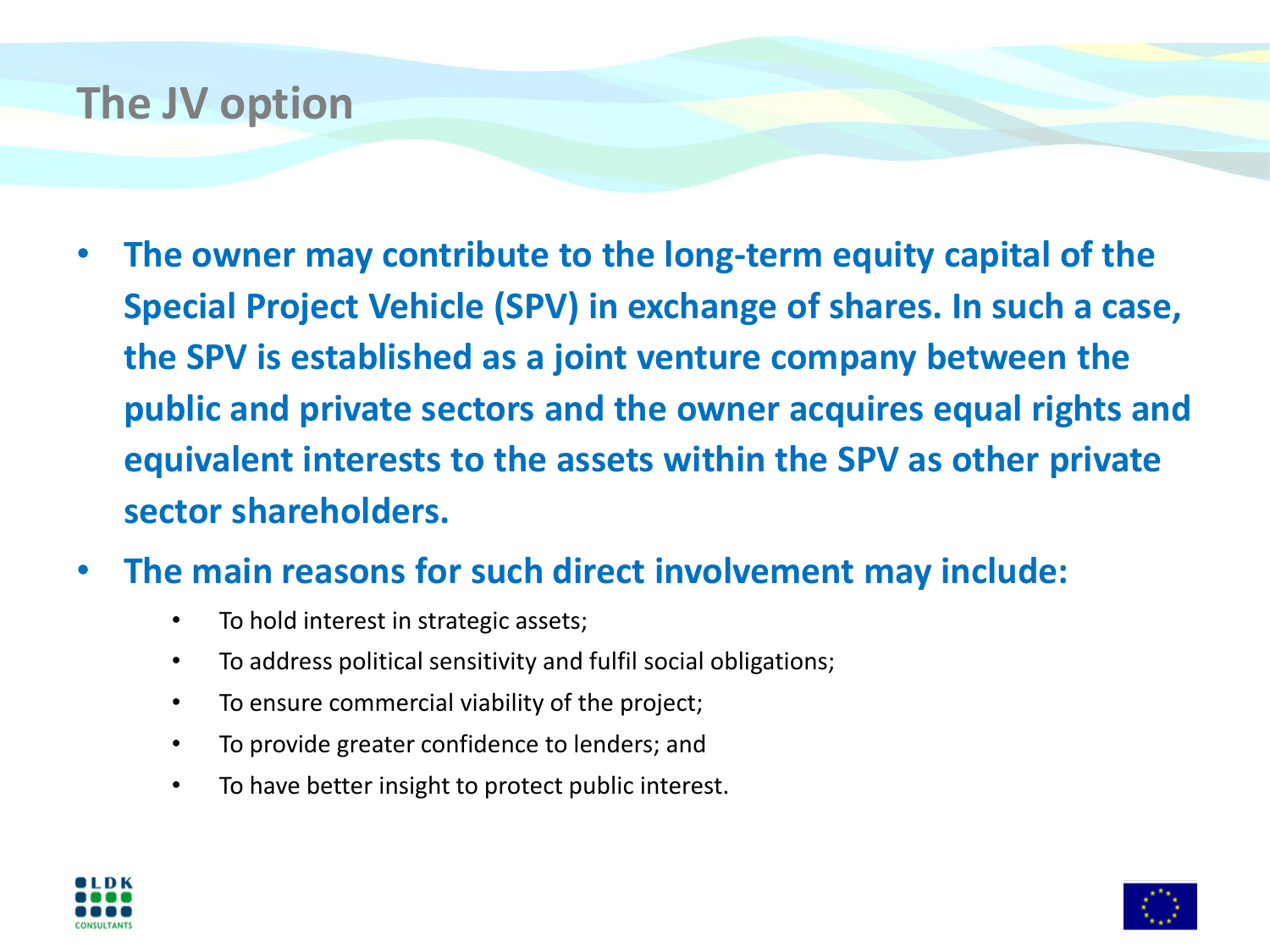## **Factors affecting Delivery Methods Efficiency (1/2)**

**There is normally an efficiency gain from the use of an alternative project delivery method when compared to the traditional DBB approach. Cost savings can result from several factors:**

- **Not all of the information generated during the DBB process is needed to construct the project. The designer often assumes that the least qualified contractor will build the project and the designer will go to extremes to make certain that the most basic information is available**
- **The designer may have to account for multiple equipment choices and "or equal" considerations instead of designing for a specific piece of equipment**



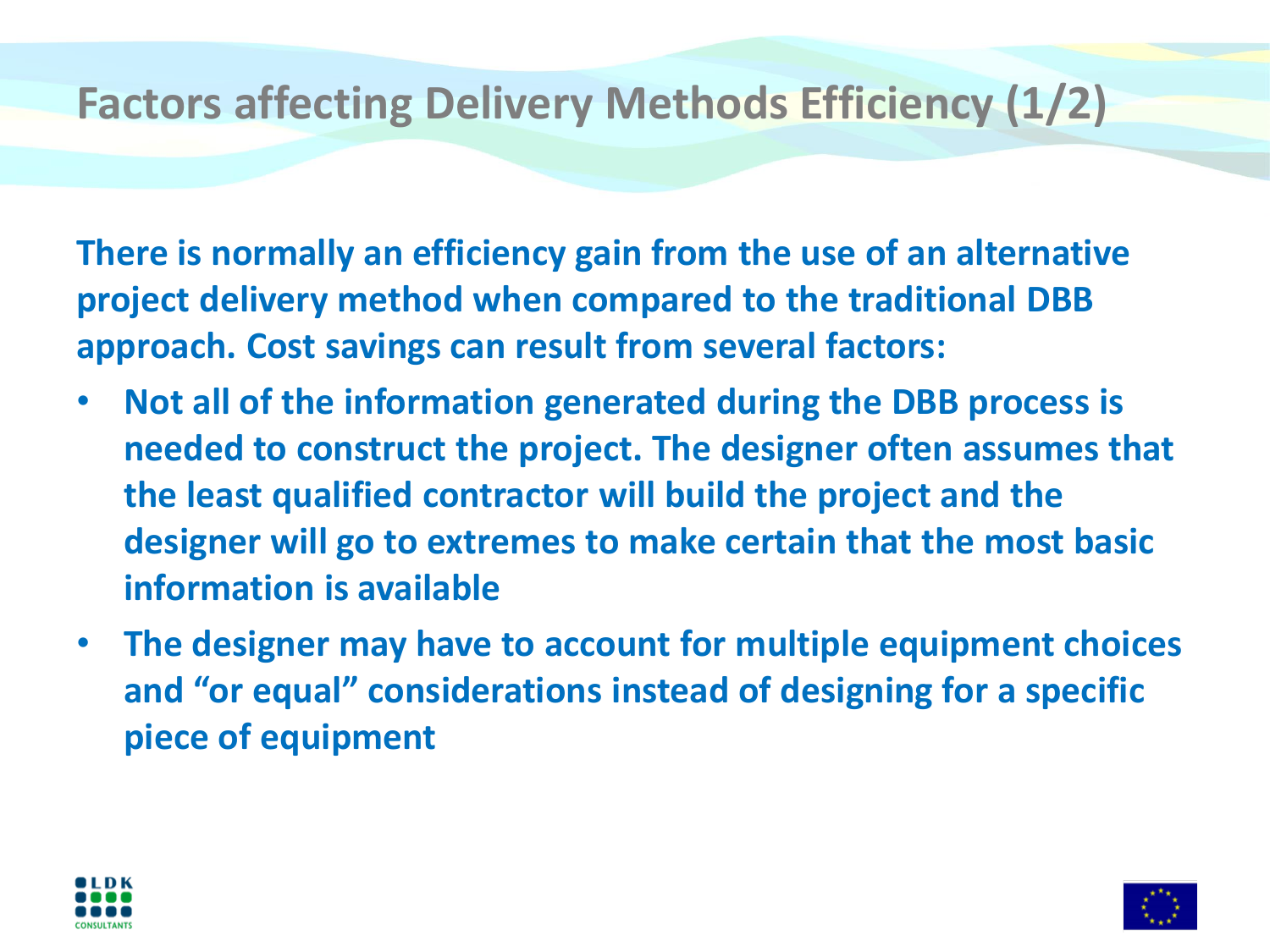# **Factors affecting Delivery Methods Efficiency (2/2)**

- **Routing of piping, conduits, HVAC is often designed twice – once by the designer and once by the detailers responsible for preparing the fabrication and material ordering documentation**
- **Technical specifications are often quite detailed to include protective language and to completely describe material and equipment**
- **Redesign often results from changes to selected equipment or details provided during the shop drawing process**



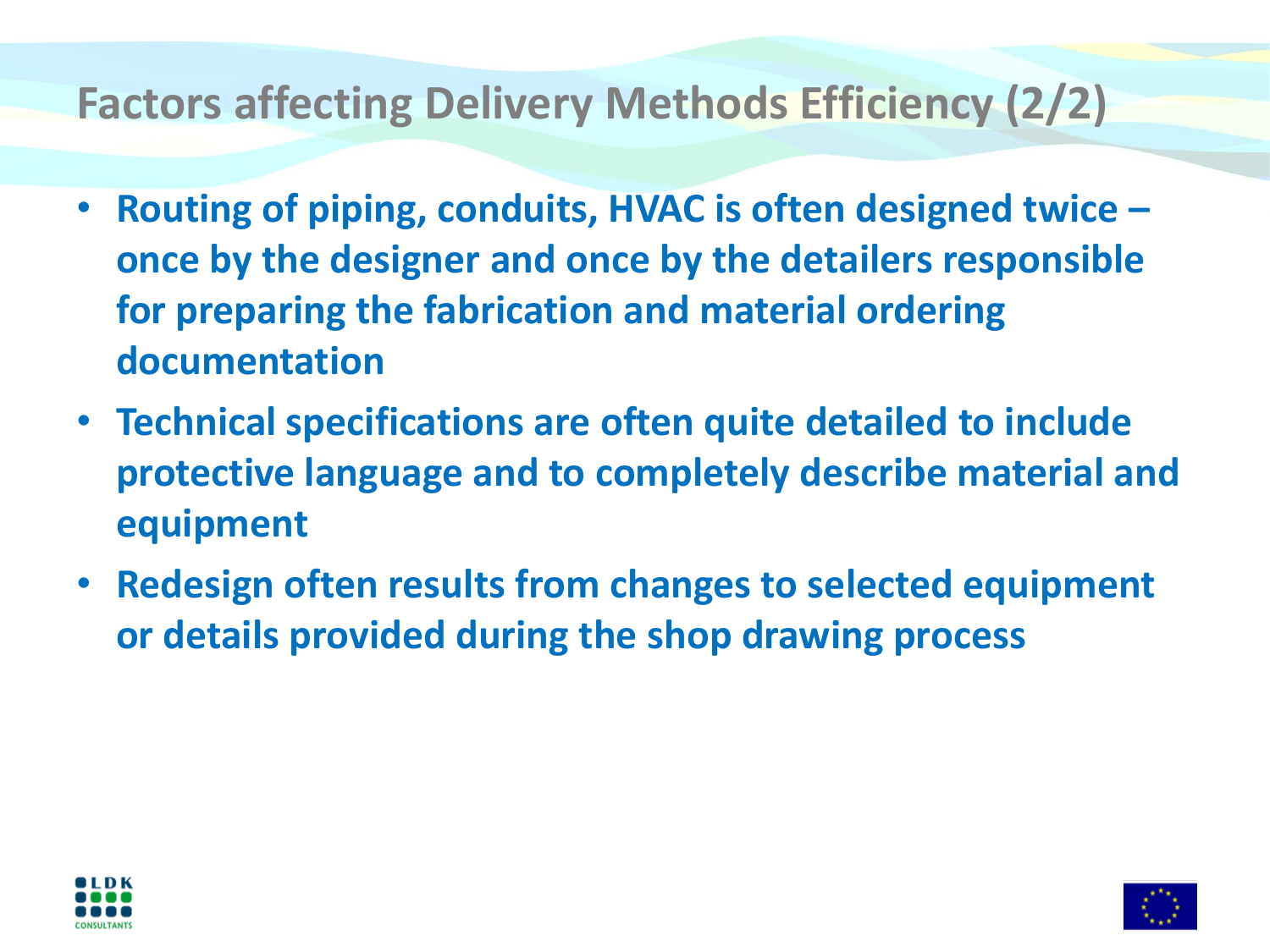# **Owner considerations (1/2)**

#### **Summary of owner considerations:**

**Owner Control**

- **Desire to control design details.**
- **Desire to control project outcome.**
- **Desire to have control of all prime contractors.**
- **Desire to empower more innovative project solutions.**
- **Desire for design excellence.**

#### **Owner Relationships**

- **Desire to have direct relationship with designer.**
- **Willingness to establish a more professional relationship with contractor.**
- **Desire to avoid adversarial relationships.**
- **Ability to enhance project coordination.**
- **Ability to reduce project claims.**
- **Desire to integrate the "voice" of the contractor in the planning process.**

#### **Project Budget**

- **Adversity to change orders.**
- **Need to establish budget at earliest possibility.**
- **Best value for funds invested.**



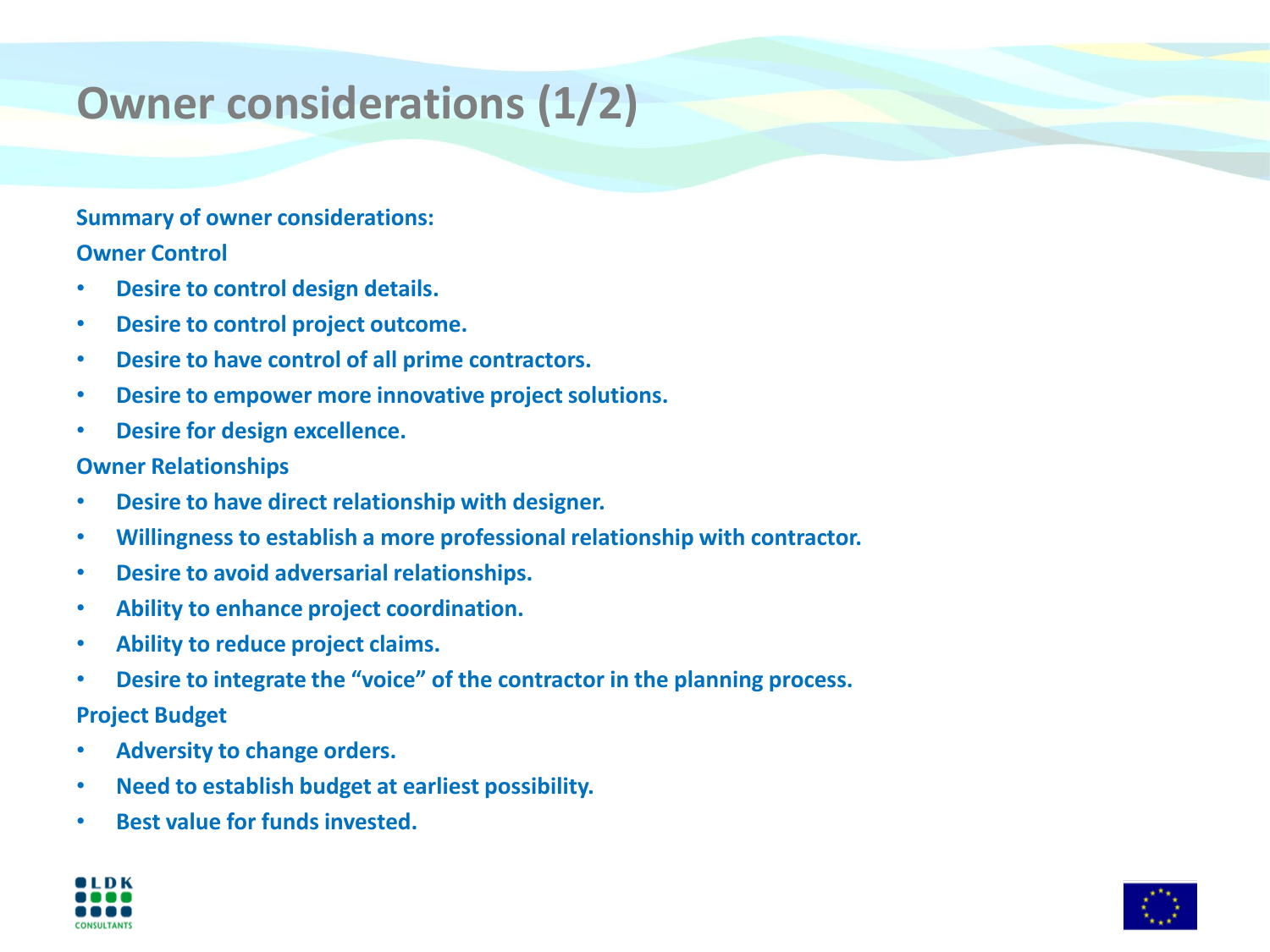# **Owner considerations (2/2)**

#### **Project Schedule**

- **Timing to establish definitive project scope.**
- **Timing to establish definitive construction cost.**
- **Ability to fast track a project.**
- **Total project duration.**
- **Desire to avoid delays due to disputes or claims.**

#### **Owner Risk**

- **Adversity to change orders.**
- **Owner's ability to make timely key decisions.**
- **Ability to reduce gaps between services.**
- **Liability for the success or failure of the design.**

**When these factors are properly evaluated, a good decision can be made on the selection of a project delivery method that best fits the goals and requirements of the owner and the project.**